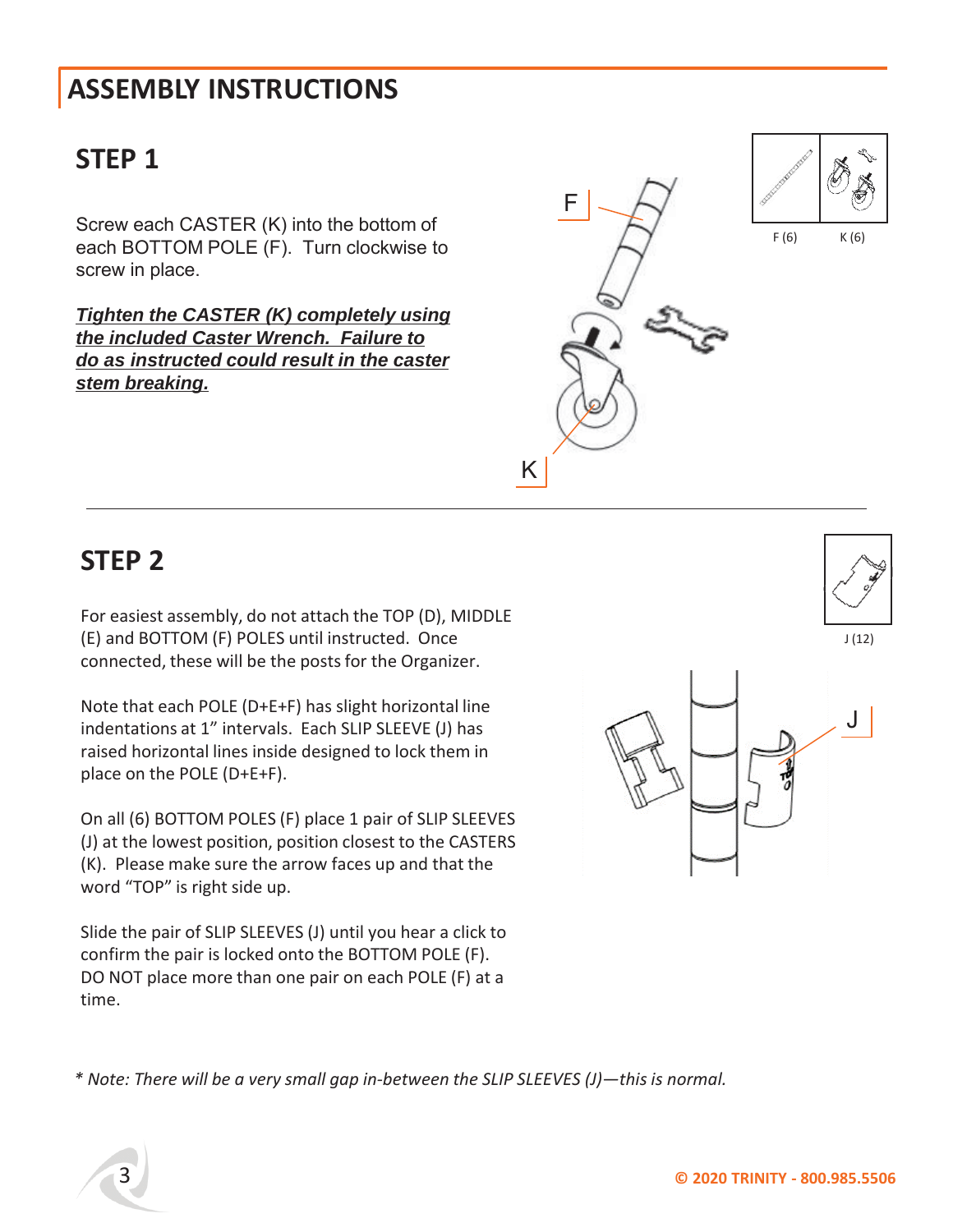# **STEP 3**

Place the LARGE SHELF (A) on its side and slide the (6) BOTTOM POLES (F) through the holes in the LARGE SHELF (A). Make sure that the LARGE SHELF (A) corner cylinders are positioned over the SLIP SLEEVES (J).

Stand the unit upright.

*\*Note: The level side of the LARGE SHELF (A) is the TOP side (the TRINITY logo on the corner cylinders should be right-side up.)*

*\*\*Use a rubber mallet, if needed, to secure the LARGE SHELF (A).*

A (1) A

*\*\*\*For convenience, place BOTTOM POLES (F) with Locking Casters on the long side of the shelf if the organizer will be pushed against a wall OR if the organizer is frequently rolled around like a cart, place BOTTOM POLES (F) with Locking Casters on the side being pushed or pulled.*

#### **STEP 4**

Screw the MIDDLE POLES (E) into the BOTTOM POLES (F).

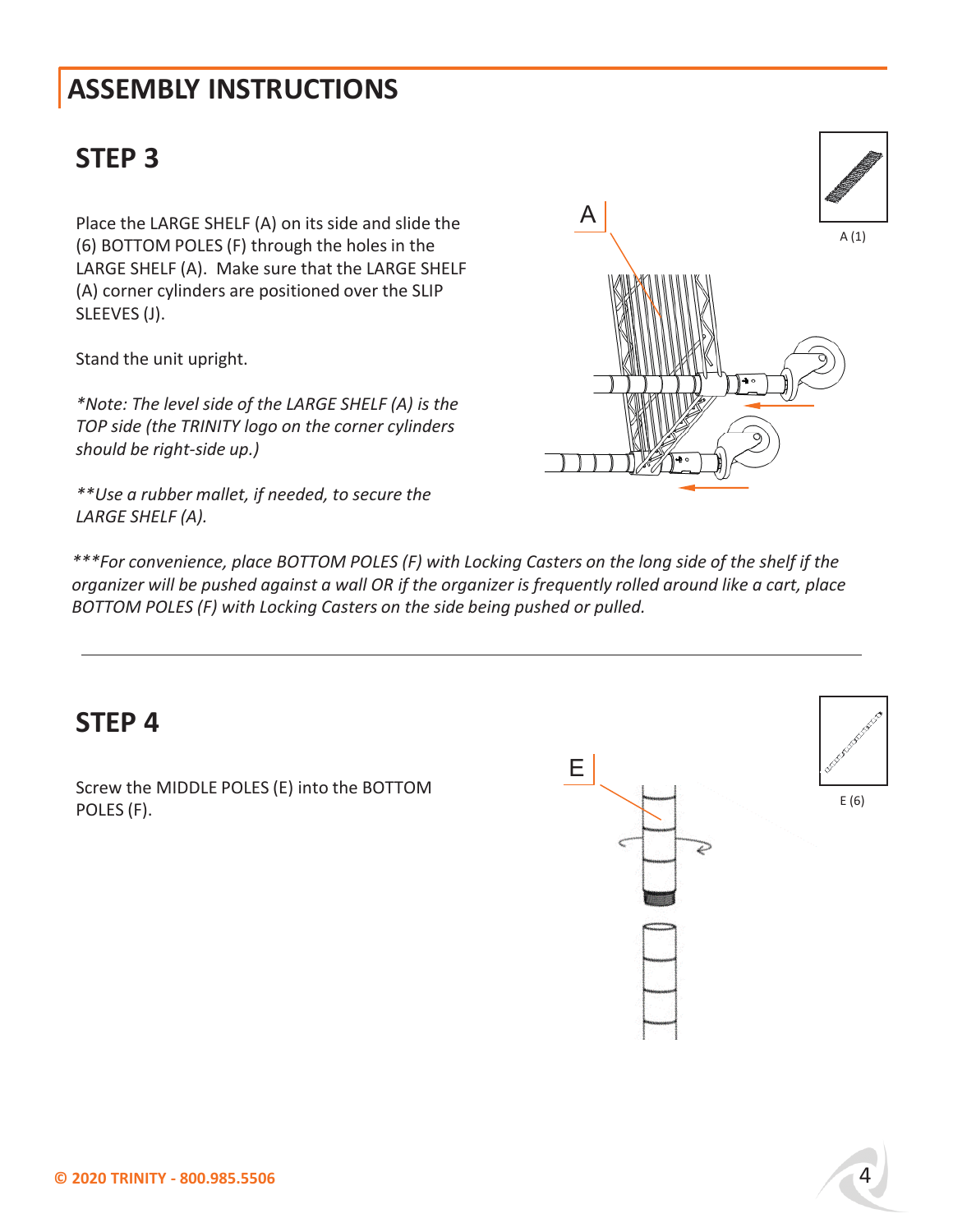### **STEP 5**

Screw the TOP POLES (D) into the MIDDLE POLES (E).



#### **STEP 6**

Decide the position of MEDIUM SHELF (B) and SMALL SHELVES (C) that will best fit your needs.

Starting with the lowest desired SHELF position, Place 1 pair of SLIP SLEEVES (J) on each of the (4) POLES for that SHELF. Please make sure the arrow faces up and that the word "TOP" is right side up. Make sure that the heights are identical for each POLE.

Repeat Step 6 to install the next lowest SHELF as desired.

If you are installing the MEDIUM SHELF (B) above the SMALL SHELF (C), please make sure that you place the SLIP SLEEVES (J) at least 4 indentations above the SMALL SHELF (C) so that the HANGING BAR (G+H) can fit properly.

*\*Use a rubber mallet, if needed, to secure the SHELVES (A+B+C).*

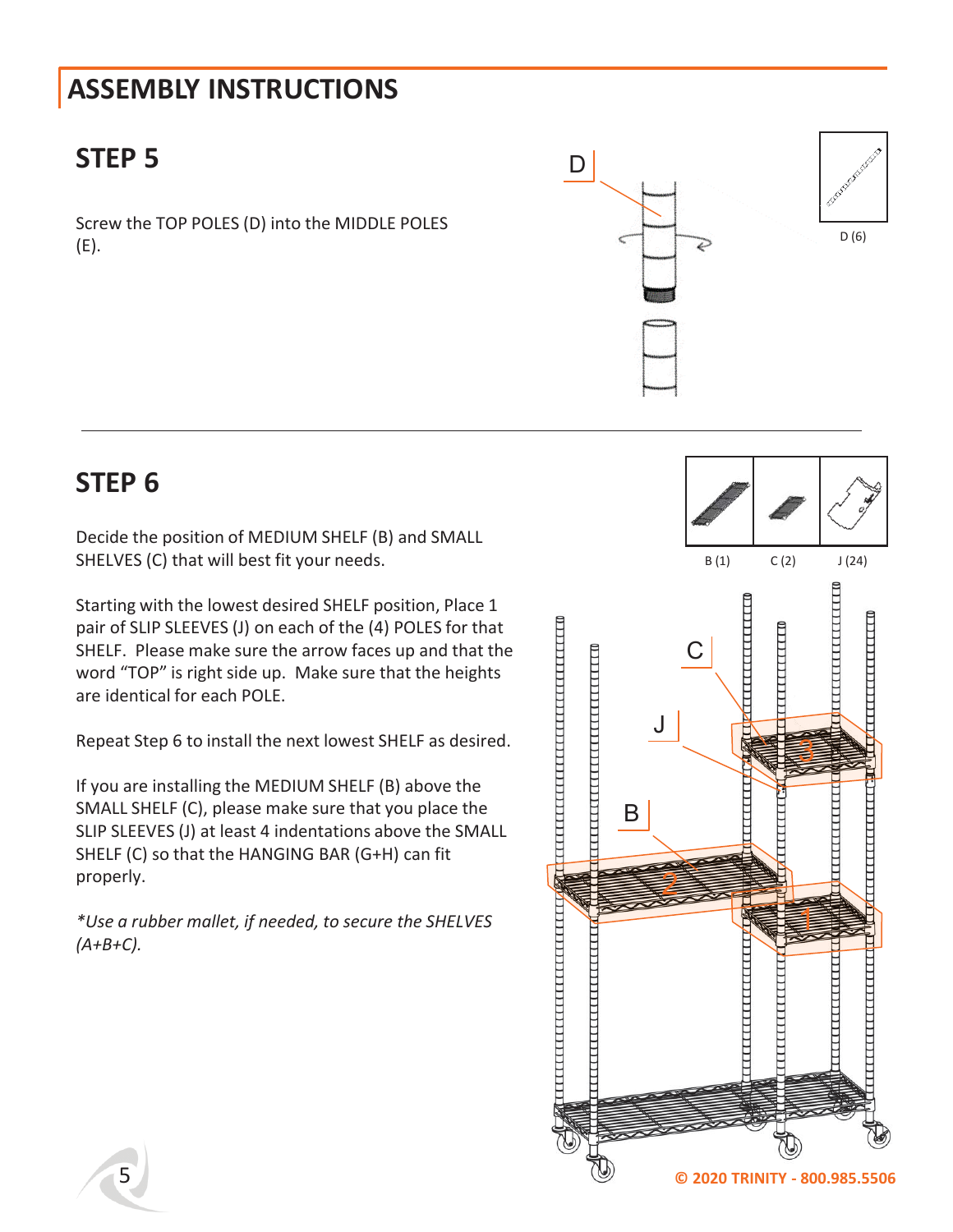### **STEP 7**

Place 1 pair of SLIP SLEEVES (J) at the top of each POLE. Please make sure the arrow faces up and that the word "TOP" is right side up.

Lower LARGE SHELF (A) over the POLES so that the corner cylinders of the LARGE SHELF (A) are positioned over the SLIP SLEEVES (J).

*\*Use a rubber mallet, if needed, to secure the SHELVES (A+B+C).*



#### **STEP 8**

Hang the HANGING BRACKET (H) on both ends of the MEDIUM SHELF (B) and the LARGE SHELF (A) as shown.

Fasten HANGING SCREW (H) through HANGING BRACKET (H) to HANGING ROD (G). Do this for both HANGING RODS (G).